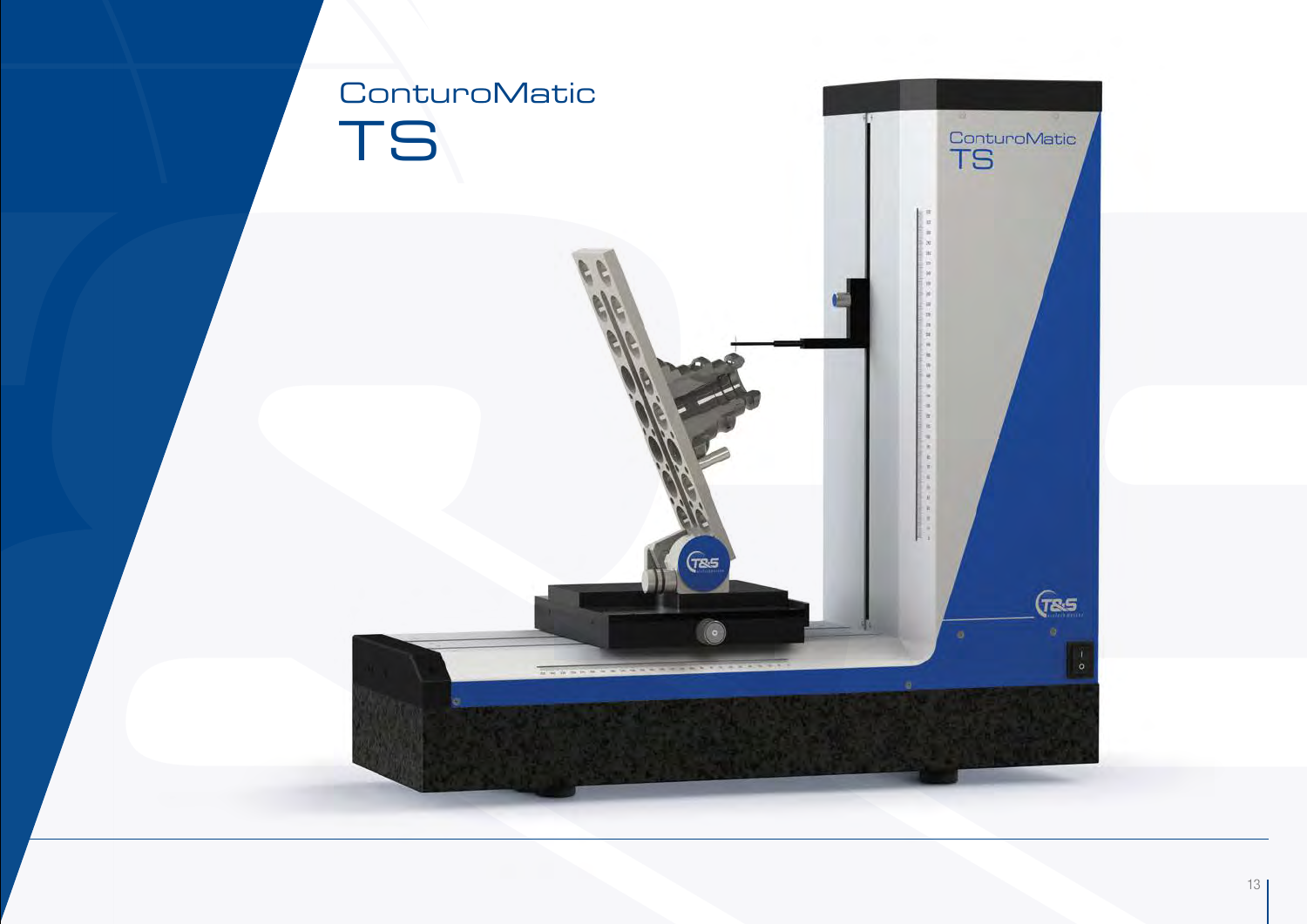# Your needs are growing? ConturoMatic TS grows with you.





The modular concept allows cost-effective entry to the TS class with the option to retrofit additional functions at any time. With no mechanical intervention in the existing system; simply by software activation. The extension packages, which are available on an optional basis, contain all the necessary components, such as tracing arms for up/down scanning or roughness sensor with diamond tip.

The technical innovations that make our new TS system the best device in its class include the integrated, maintenance-free electro-mechanical system for tracing force adjustment. Using this function, the tracing force can be adjusted for the contour and roughness operation. These settings are individually configured for each tracing arm, managed by the software and automatically adjusted according to the required measurement function. To calibrate the tracing arm and the offset between the upper and lower probe tip, only the ball standard, which is included in the scope of supply, is required.

Due to the geometrically precise horizontal position of the tracing arm, it is possible to check contours and bores with a diameter of less than 2 mm to more than 300 mm.

Breakage of the probe tip is minimized by the integrated safety shutdown of the Z-axis movement. The roughness analysis option, which is realized through the integrated measuring force setting, can be used in combination with the contour analysis. In many cases this makes further measuring superfluous. Contour and roughness results can effectively be determined in a single step.

Other tasks that can be performed by our ConturoMatic-TS include the analysis of bores, distances from inner to outer contours, threads, taper angle and parallelism, profile defects and the measurement of discontinuous surfaces, with no loss of reference measurement.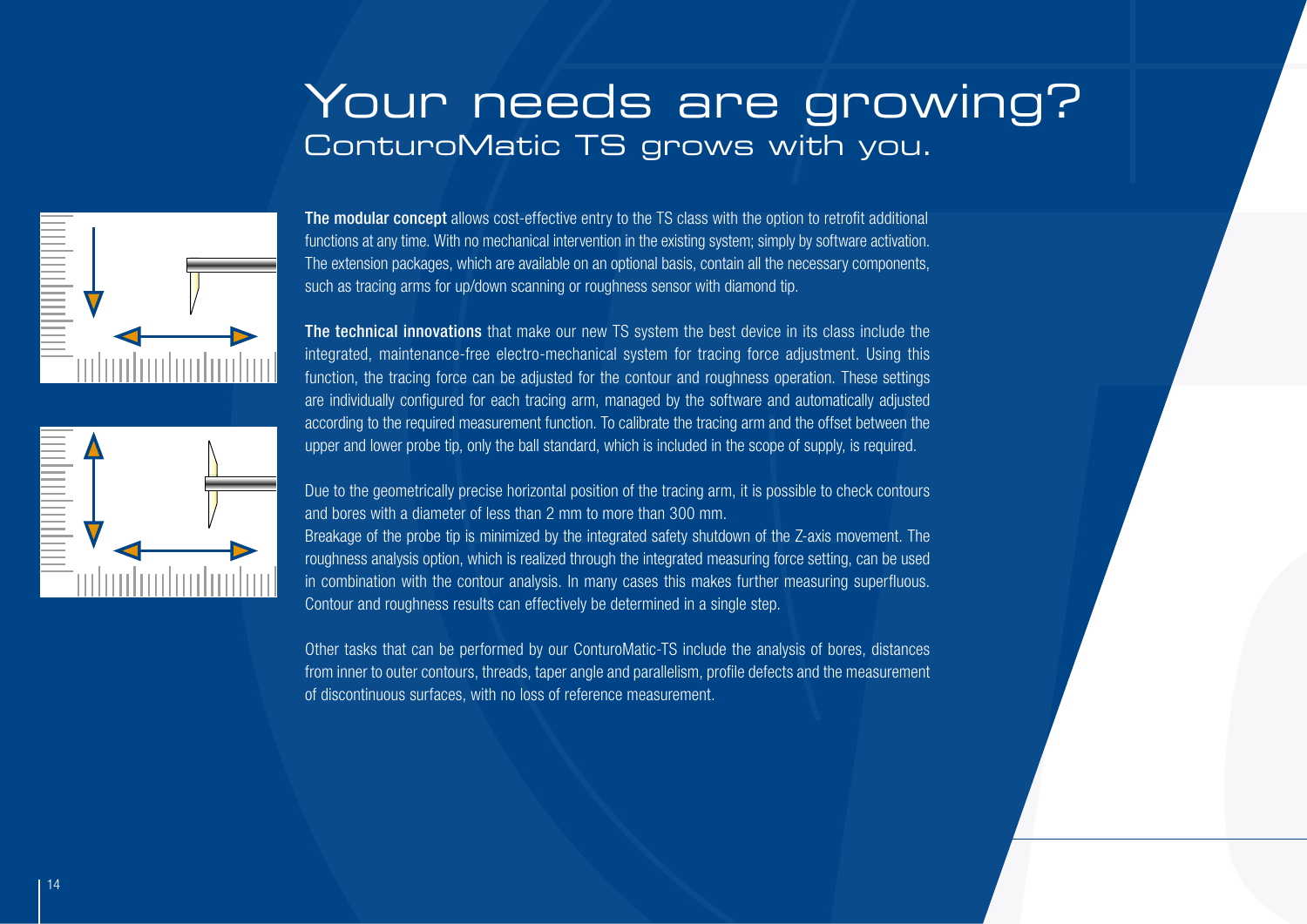# Extensions

### All options can be combined as desired.

#### Option UD (Up/Down):

This function allows switching of the scanning direction with no loss of reference, e.g. to define bores or reference measurements from outer to inner contours. This function is also available in combination with roughness analysis and can be integrated into automated measurement sequences.

#### Additional evaluation options:

- **Determination of raceway diameters**
- Diameter determination
- **Wall-thickness variation**
- **Parallelity measurement**
- **Taper-angular measurement**
- **Slope determination**
- Thread measurement (evaluation software optional)

#### Option R (roughness):

Software option for calculating the surface roughness. For a full list of assessable parameters see page 17.

- Measurement of surface roughness by means of reference surface measurement
- Contour + roughness measurements can be combined under "multi-contour" This function is also available in combination with the option UD described above
- Roughness evaluation can also be integrated into automated measurement sequences

#### Option motorized Y-table:

While manual adjustment is still possible the motorized Y-adjustable table's automatic cresting function can find the highest or lowest point with the press of a button in the software. Y-adjustment range ist 17 mm. Table load capacity: TS, TS-R, TS-UD, TS-UDR =  $35$ kg, TS- $X = 25$ kg, TS- $X$ HD =  $50$ kg The Y-search range can be adapted to avoid probe damage in small bores or narrow measuring points.

#### Benefits:

- $\blacksquare$  User-independent calculation of reversal points with high precision
- Minimizes measurement errors due to upper and lower probe tip axle offset
- Automatic identification of convex and concave reversal points
- The automatic cresting function can be used when measuring from above and below

#### Thread analysis:

Software option for evaluating the characteristic values of threads and thread gauges. Usable with ConturoMatic TS-X/TS-UD/TS-UDR/T3/T1/T1-R.

#### Overview of the included standards:

- Metric ISO threads in accordance with DIN ISO 1502:1996 (DIN ISO 965:1998)
- Gauges for metric ISO-threads in accordance with ANSI B1.16M-1984
- Metric ISO trapezodial threads in accordance with DIN103:1997
- "Unified" thread or thread gauges in accordance with ANSI/AMSE B1.1-1983/B1.2-1983
- Thread gauges for "Unified" (ANSI/ASME B1.1) in accordance with BS 919:Part:1960
- Gauges for pipe threads in accordance with DIN ISO 228:2000
- Gauges for pipe threads in accordance with DIN 259:1979(alt)
- Armoured conduit thread in accordance with DIN 40430, DIN 40431:1972
- Gauges for round threads in accordance with DIN 405:1997
- Whitworth thread or thread gauge in accordance with BS 84:1956/BS 919: Part2:1971
- NPSM thread in accordance with ANSI/ASME 1.20.1-1983
- Betress thread in accordance with DIN 513:1985/company standard
- **MJ** thread in accordance with ISO 5855:1989
- Gauges for thread inserts (HeliCoil) in accordance with DIN 8140:1999(EG thread)
- $\blacksquare$  Metric and Unified" thread in accordance with Böllhoff company standard
- Valve thread in accordance with DIN 7756:1979 and ETRTO V.7
- ACME thread in accordance with ASME/ANSI B1.5-1988
- Stub ACME thread in accordance with ASME/ANSI B1.8-1988
- Thread for bicycles in accordance with DIN 79012
- Adjustment gauges for thread measuring devices in accordance with DIN 2241
- **Further threads on request**

#### Data export (optional):

Optional software to convert data created using ConturoMatic systems to qs-STAT (Q-DAS ASCII transfer format)1 . ConturoMatic measurement data can be converted and exported in a readable format e.g. Q-DAS.

#### Benefits:

- No additional program needed for the conversion. The function is integrated in the main program.
- $\blacksquare$  Largely freely defineable fields (K-fields)
- Transfer of values (actual and setpoint value, tolerances) from the ConturoMatic software
- Header data (e.g. order number, drawing number, etc.) are taken from the ConturoMatic software
- Path for saving the DFQ-file freely defineable
- **Retrofittable for all ConturoMatic systems**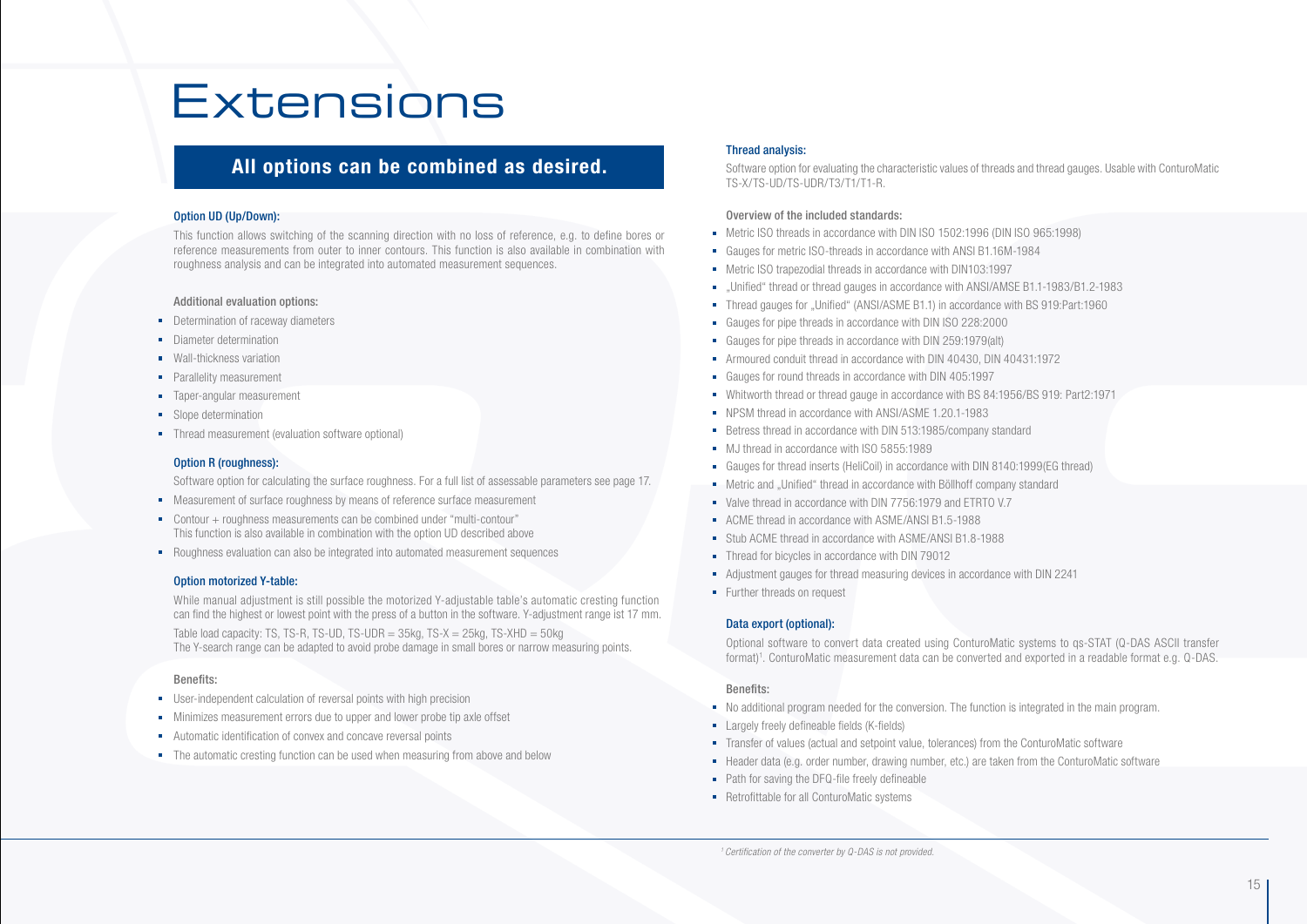## ConturoMatic Roughness Contour and roughness measurement in one step



State-of-the-art contour measuring systems increasingly permit data acquisition and calculation of roughness parameters too. Roughness measuring of inclined contours brings more and more of the previous scanning procedures and assessment methods to their limits.

To solve this problem, our calculation algorithms have, from the start, been based on orthogonal regression. This method, in connection with dynamic speed control, which ensures even data point distance, leads to perfectly precise results – even on tilted surfaces. In contrast, conventional solutions for achieving constant measuring point distances require generating theoretical points, that haven't actually been measured, via interpolation.

| T<br><b>MARK</b><br><b>SALE</b><br>$\frac{1}{2}$<br>Ani:<br>⇔<br>mysin                                                                   | Toward II                 |
|------------------------------------------------------------------------------------------------------------------------------------------|---------------------------|
| nini.                                                                                                                                    | <b><i>USED STATES</i></b> |
| 164 (44)                                                                                                                                 |                           |
|                                                                                                                                          | œ<br>ĐQ.                  |
| $-114$                                                                                                                                   |                           |
| Rithman<br>C By to seller<br><b>Edge</b><br><b>Bratist</b><br><b>Tourism</b><br>t rei<br><b>Piller</b><br>ኈ<br>$\overline{1}$<br>ਜਜ<br>u | - 2                       |
|                                                                                                                                          | idade<br>u<br>um          |
| w                                                                                                                                        |                           |
| 可以以                                                                                                                                      |                           |
| $\frac{11}{2} \alpha$<br>ä,<br>×                                                                                                         |                           |
| ×<br>٠                                                                                                                                   |                           |

With our optional surface roughness software update for the ConturoMatic TS, your contour measuring system turns into a particularly high-performance system for surface & contour measurement.

All common parameters can automatically be measured and evaluated. The software is seamlessly integrated into the standard software and can be operated intuitively. It is also possible to update every T1, T2 and TS system delivered to date. The update comprises software for surface roughness, a roughness tracing arm with 2 μm tip radius and 60° angle, as well as comprehensiveoperating instructions. The roughness option is standard for the ConturoMatic TS-X.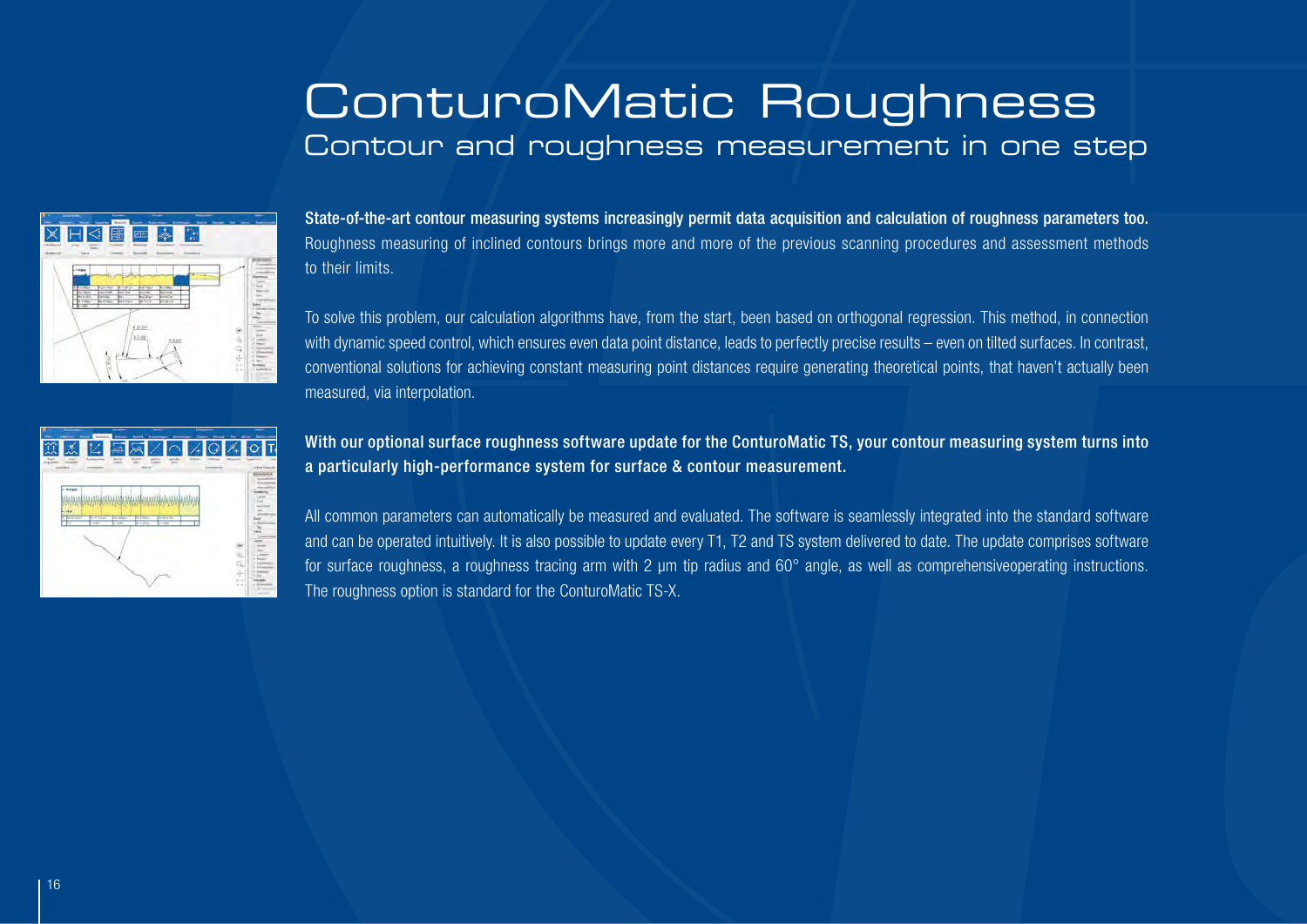### **Assessable parameters**

- Pt, Pz, Pa, Pc, Pq, Pp, Pv, Psk, Pku, PSm, Pdq, Pmr(c)
- Rt, Rz, Ra, Rc, Rg, Rp, Rv, Rsk, Rku, RSm, Rdg, Rmr(c), Rk, Rpk, Rvk, Mr1, Mr2, RPc, Rmax (VDA 2006), R3z (DB works standard)
- Wt, Wz, Wa, Wc, Wq, Wp, Wv, Wsk, Wku, WSm, Wdq, Wmr(c)
- Optional: Dominant Waviness in accordance with VDA 2007
- Optional: Robust Gaussian Regression Filter in accordance with DIN EN ISO 16610-31 (03/2017)



## **Applied standards** for testing surface parameters

- DIN EN ISO 4287:2010-07
- **DIN EN ISO 4288:1998-04**
- DIN EN ISO 16610-21:2013-06
- DIN EN ISO 13565-1:1998-06
- DIN FN ISO 13565-2:1998-06
- DIN EN 10049:2014-03
- DIN EN ISO 16610-31:2017-03 *(Option)*
- VDA 2006:2003-07
- VDA 2007:2007-02 *(Option)*
- **DB N 31007 (1983)**